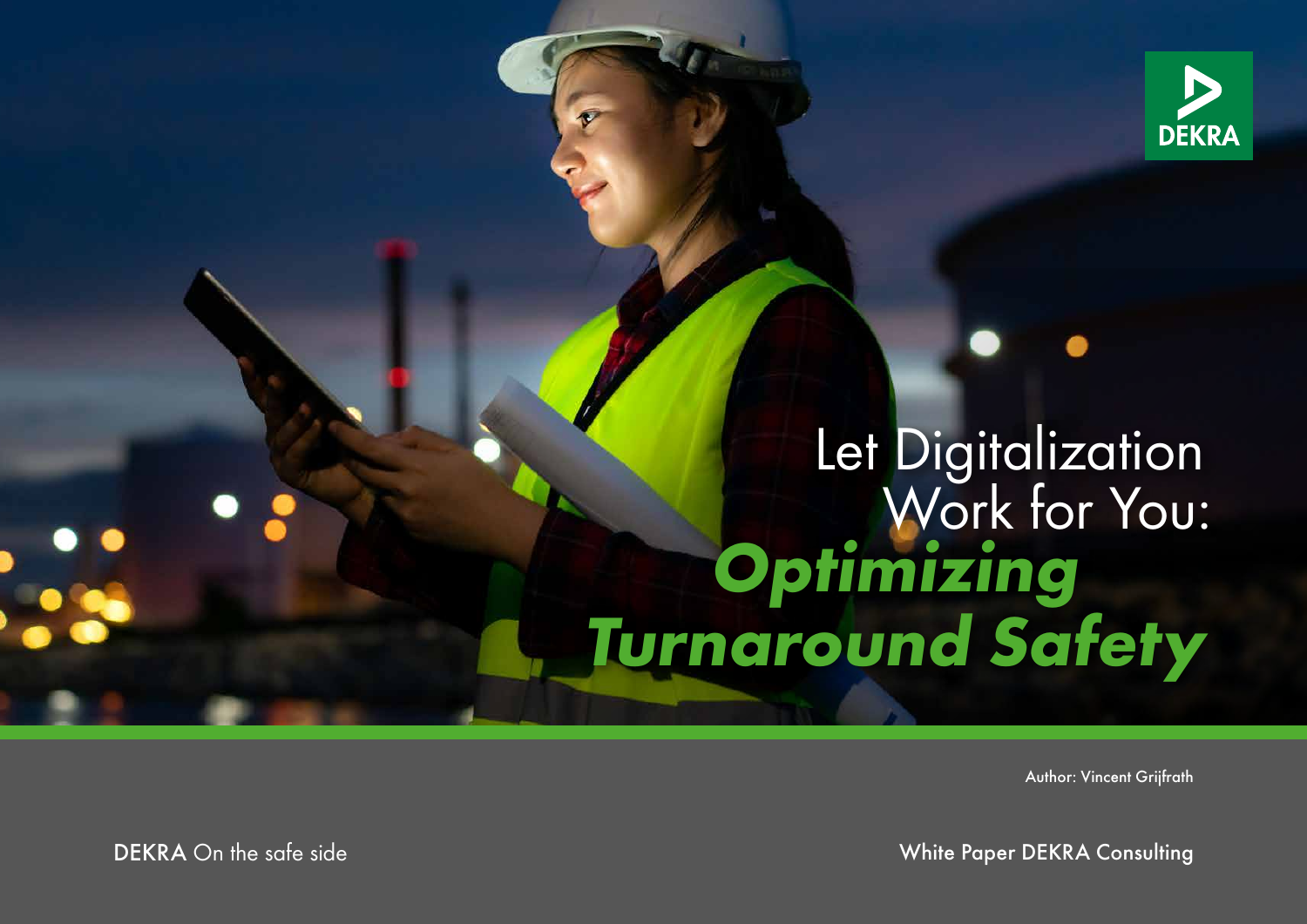Turnarounds are highly complex and involve special challenges that make them unlike other large-scale industrial projects. They demand extremely precise coordination and efficiency as well as substantial investment. Today, innovations are available to support turnaround success and deliver quality and peace of mind around safety issues. In this context, digitalization, far from something to fear, is an invaluable tool for Health, Safety and Environment (HSE) departments.

# Turnaround Challenges, Technology Solutions

A planned [turnaround](https://www.dekra.com/en/turnaround-safety/) is a period of time set aside by an asset owner to complete required inspections or updates, carry out major maintenance and perform other tasks that cannot be done while the plant is in operation. These multi-million-euro projects can take a few weeks to several months, depending on their size and scope. Since no revenue is generated during the turnaround, pressure is high to keep downtime as short as possible.

There are many hazards associated with turnarounds as well. First of all, contractors join the regular employees on site, working in a space designed for fewer people. Since much of the work is not routine, additional or unfamiliar hazards may arise. These include gas leakages or other unwanted discharges; people working at height; [substances](https://www.dekra.com/en/hazardous-substances-management/ ) under pressure; and many more. If safeguards fail or accidents occur, human safety is at risk. The consequences can also reach beyond the worksite to affect the surrounding environment.

Fortunately, technology today offers solutions to turnaround challenges. Many HSE processes, such as inductions, Permit-to-Work (PTW)

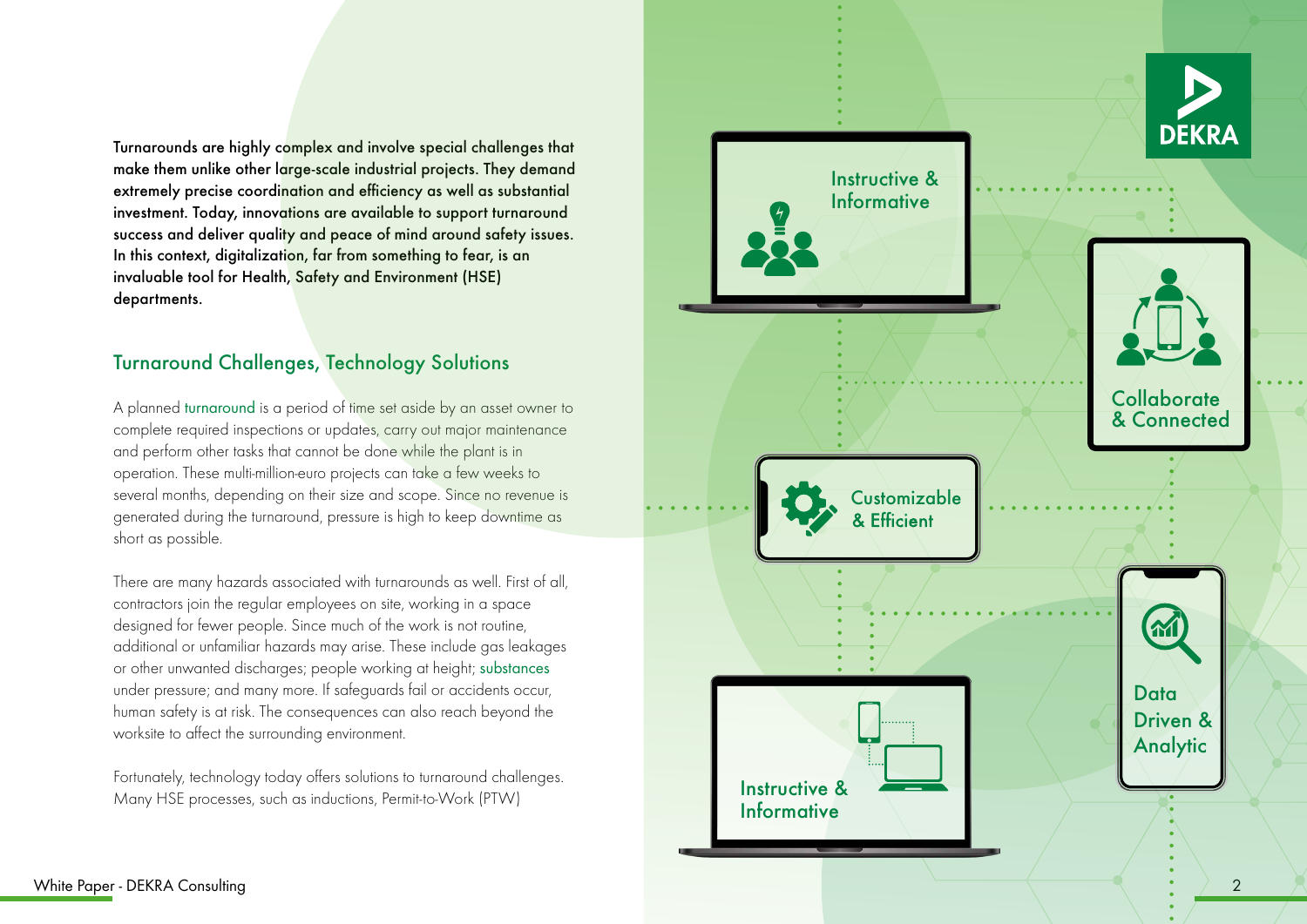procedures, data collection, reporting, scheduling and monitoring can be streamlined and improved through digitalization. Moreover, digital platforms provide a forum for communication and knowledge sharing that contributes to site safety and turnaround success. Digitalization has great potential to support turnaround projects. Some key advantages are considered in detail below.

#### Flexible, Accessible Digital Inductions, Safety Walks and Tool-Box Talks

During a turnaround, inductions are especially important. They are required for every person working on site, and they communicate essential safety information. Because so many contractors are involved in turnaround projects, the traditional way of conducting these sessions—in person at a central location—can lead to very long lines and can delay the start of work. Digitalized inductions prevent these bottlenecks. Workers can view them on a mobile or other device before they arrive on site, eliminating waits. A variety of formats, from videos and animations to questions and quizzes, can be used so that the induction is more interactive and engaging. Digitalization also makes it easy to track who has completed the induction satisfactorily.

Safety walks and tool-box talks also benefit from a digital component. This might be a pre-designed checklist, for example, to accompany the designated topic. These elements would be available for viewing on a mobile device and could potentially be accessed on demand. The ondemand feature allows workers to refer to the content as often as necessary and from any location, whenever they need a quick refresher.

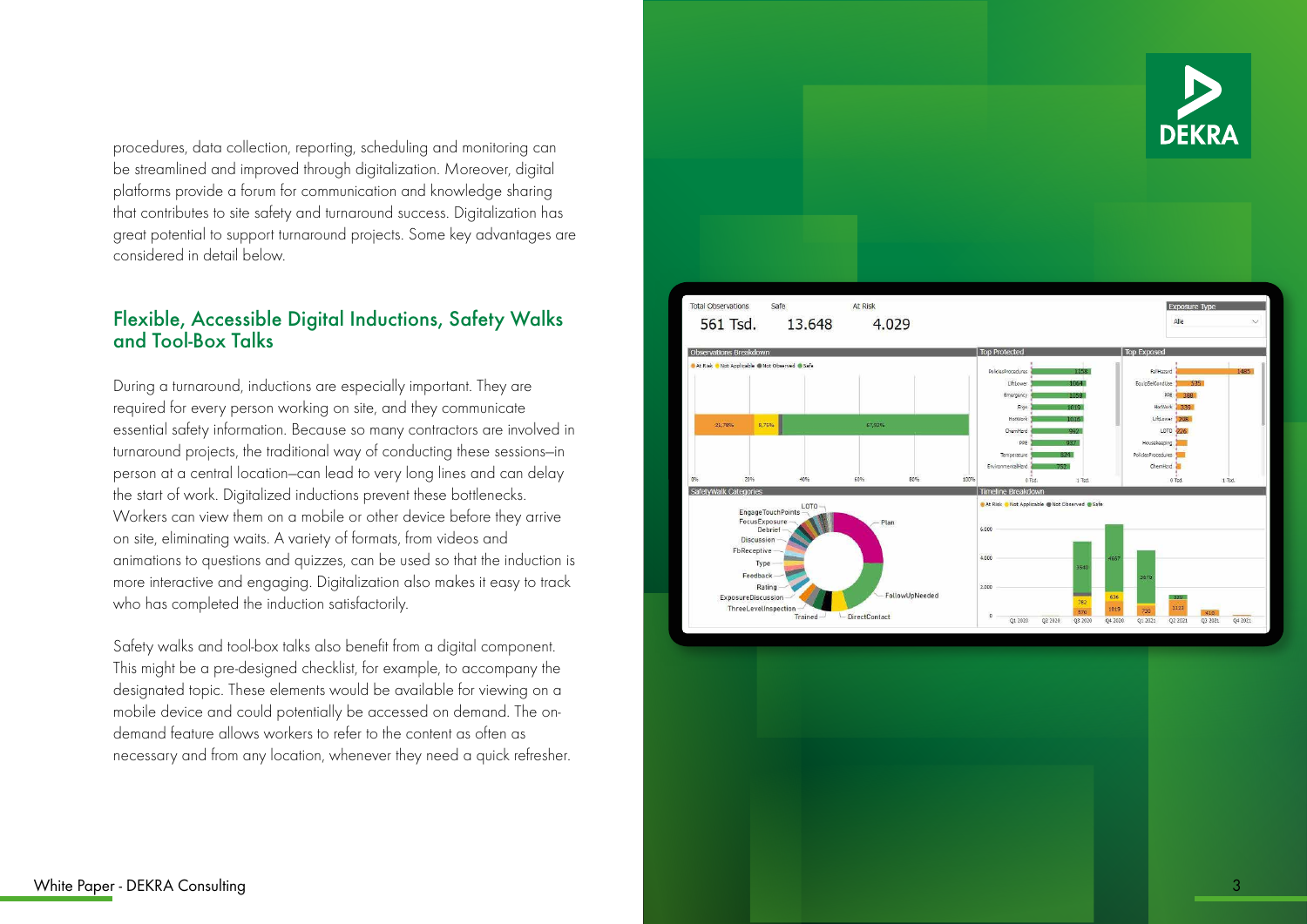

#### Optimized Permit-to-Work Process

With so many people engaged in so many different tasks during a turnaround, keeping track of where, when and what workers are doing is an ongoing challenge. That is why, before any work can begin on site, it has to be approved with a Permit-to-Work (PTW).

Digitalizing the PTW process not only reduces long lines and wait times, it also saves money. What once required paperwork and a physical presence at a designated place, can now be done digitally and remotely. Instead of writing responses on an application form, users click to answer questions on a mobile device. Instead of sketching the worksite, they can submit photographs to document conditions.

A digital PTW process also provides transparency and a clear overview. When scheduling conflicts arise, a digital system can recognize them quickly and assist with rescheduling. This keeps workers safe and work completed on time.

#### Easy and Accurate Data Collection and Analysis

Access to data and data analysis is quite beneficial to the success of turnaround projects. With timely information and clear data visualization, decision-makers can

be more proactive. Instead of simply reacting to events as they occur, they can identify trends sooner and with greater accuracy. As a result, they are able to allocate resources more effectively and with less waste. Not only does the site become safer, but time and money are saved.

Digital tools make collecting and analyzing site data easy. For example, workers can input information on a hand-held device or processes can be configured to gather and analyze data automatically. No longer will information be lost because people didn't have the opportunity to document it or the time to analyze it.

### Internet of Things (IoT) Capabilities

Technology is, of course, already an integral part of turnaround safety. Sensors and alarms are in place to alert people when safety limits are breached, for example. By linking these functions to a digital platform, responses can be even more immediate. For instance, if a sensor detects a gas leak, that information is related to everyone with access to the platform, on and off site. If additional instructions need to be announced in response, that can also take place instantaneously.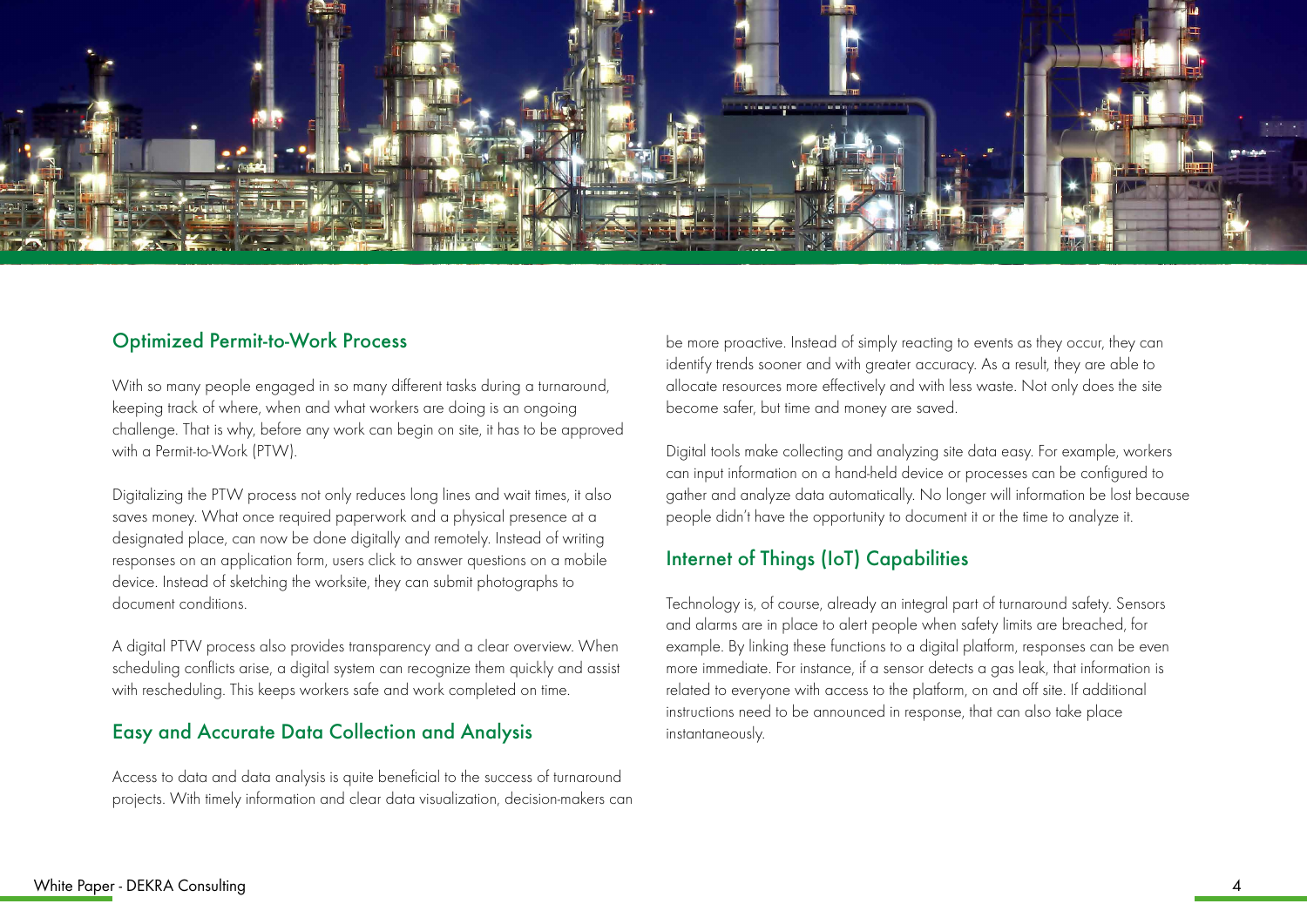



#### Companies Know It, the DEKRA Safety Platform Can Show It

Asset owners, contractors, [HSE experts](https://www.dekra.com/en/safety-expert-on-site/ ) and all of the other professionals involved know what needs to be done to ensure a successful turnaround. Digitalization helps them coordinate this knowledge, track progress and make sound, timely decisions. The [DEKRA Safety Platform](https://www.dekra.com/en/dekra-safety-platform/) (DSP) is a digital tool designed to support HSE efforts, boost turnaround efficiency and deliver peace of mind where safety is concerned.

The DSP provides all of the functions outlined above. It is important to emphasize that the DSP does not replace systems, processes and procedures that have been developed to guide a plant through past turnarounds. Instead, it integrates pre-existing documents and approaches and can connect with other management systems so that all relevant information is at users' fingertips via a mobile or desktop device. Of course, new information can also be added or changes made—the tool is fully customizable.

# Peace of Mind Is Priceless

The potential benefits of digital tools like the DEKRA Safety Platform go beyond the specific examples discussed here. It should, however, be clear that the DSP is capable not only of helping keep turnarounds on time and on budget, but of enabling higher quality work and a safer worksite. This can happen when everyone on site is able to focus fully on the task at hand, without distractions. In the end, the most valuable gift that the DSP delivers is peace of mind.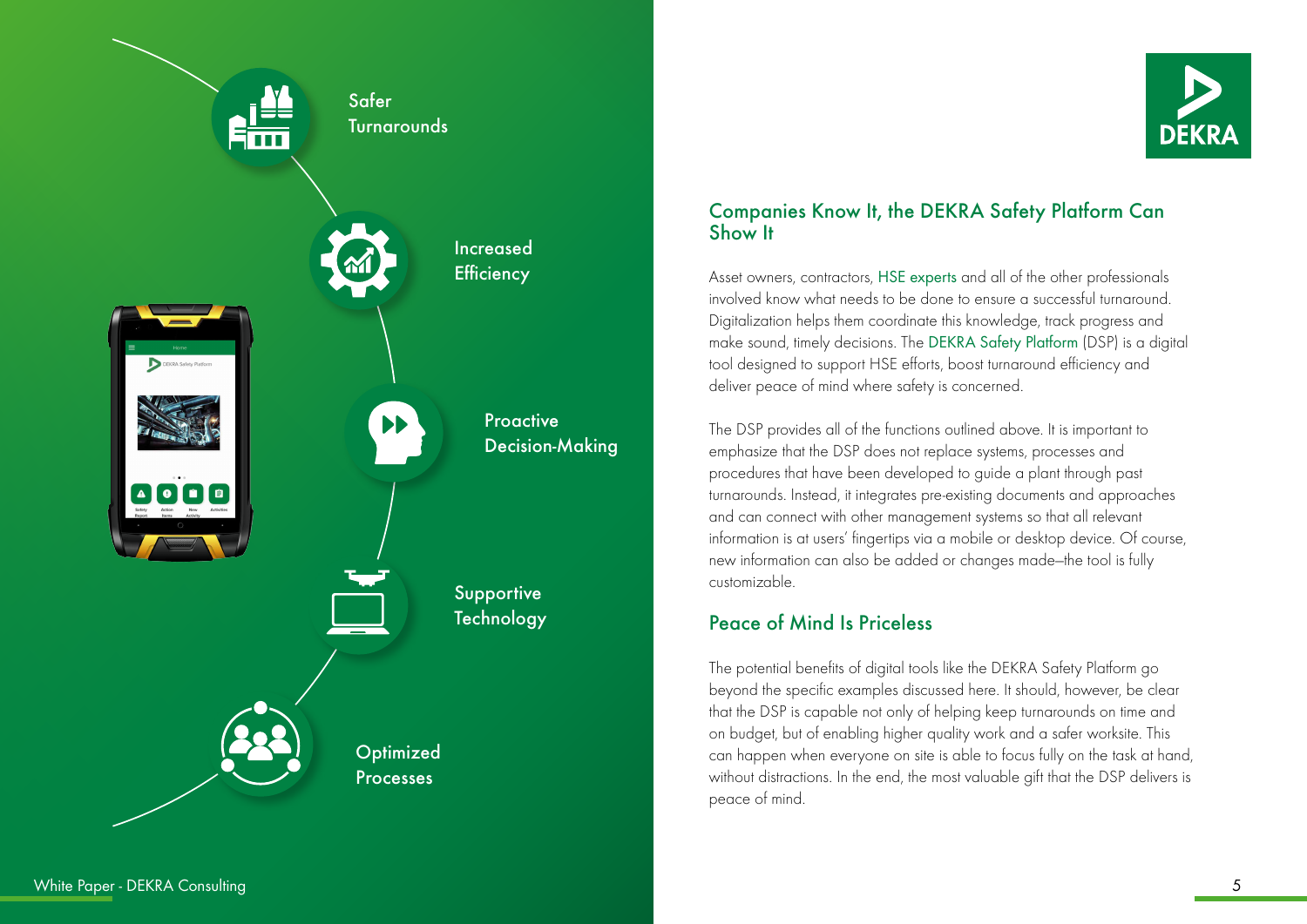

# Vincent Grijfrath

Vincent Grijfrath has a background in electrical and process engineering and brings first-hand experience to the field of turnaround safety, having managed several large projects and turnarounds for both contractors and asset owners. He holds a degree in Business Administration and currently works as Vice President and Global Service Group Manager Operational Safety at DEKRA.